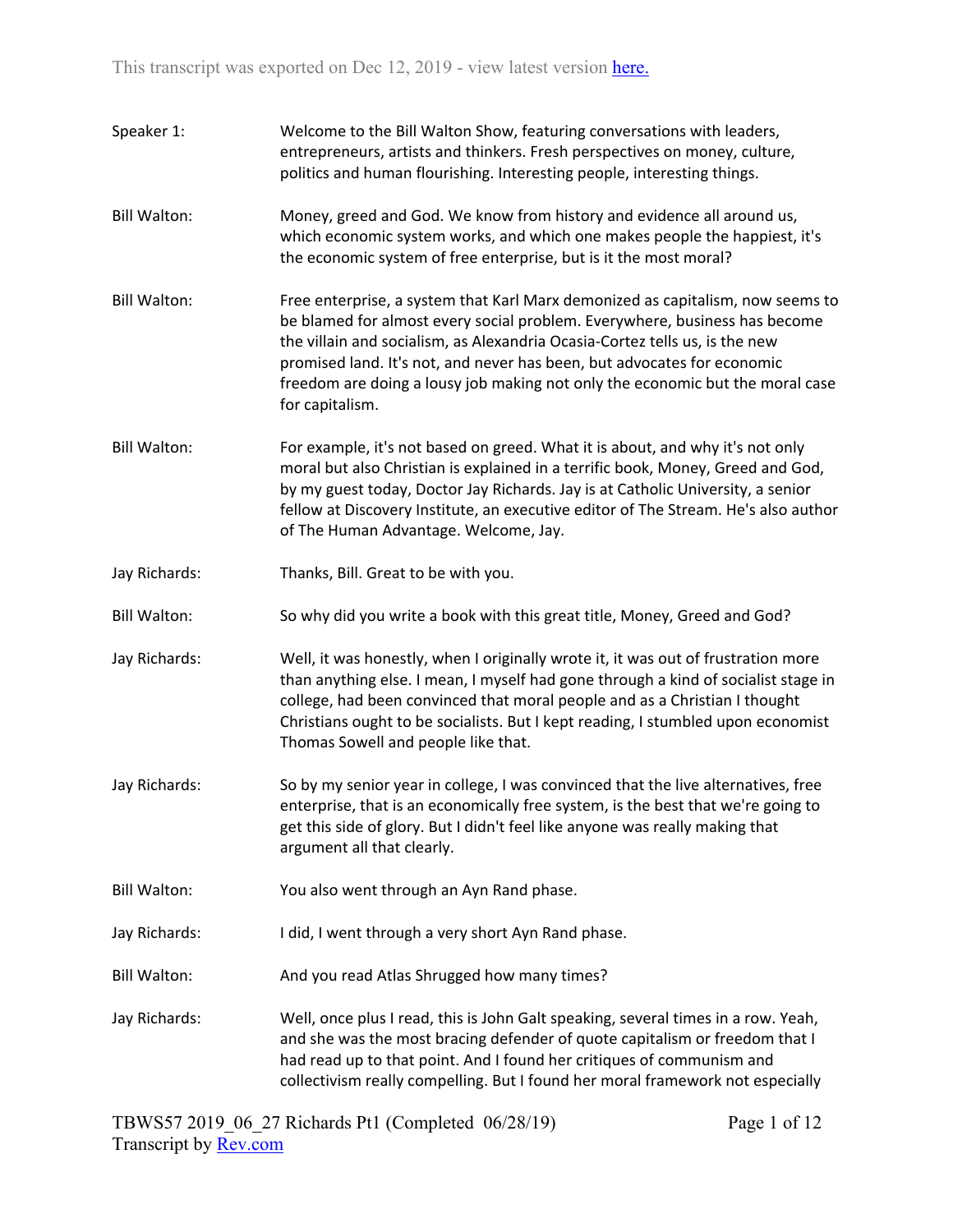compelling. In fact, off putting. And for a while I thought, well if we rely on Ayn Rand's argument for capitalism, we're probably in trouble. But honestly, I didn't deal with-

- Bill Walton: So she exalted greed. And loathed altruism.
- Jay Richards: ... ... altruism, in fact she has a book called The Virtue of Selfishness, which you know, she defines these words in idiosyncratic ways, nevertheless, I think that's a rhetorical non-starter.
- Bill Walton: Well it's also interesting you point out John Galt, who was a very Christlike figure. So ... hence the God in the title. So how is, what do you see as the moral basis for free enterprise, I mean, you've got a lot of elements in the book, but I wanted maybe the headline.
- Jay Richards: Well the headline is, first let's define our terms. What is free enterprise? Well free enterprise, it's an economic system with rule of law limited government, a vibrant civil society and culture, and then a large arena for individuals and firms to be able to engage each other freely, for mutually beneficial gain. That's what I mean by free enterprise.
- Jay Richards: And so if you frame it that way, then the question is, okay what is the system, short of utopia which we can't get, that is best for the human person. Best allows cultures to emerge from poverty, best allows people to exercise their ingenuity and creativity to create wealth for themselves and others. If you ask the question that way and you define the terms properly, there's just one answer and it's free enterprise.
- Bill Walton: And it's another way of saying human freedom.
- Jay Richards: Absolutely. It's human freedom but it's not the freedom that people will often think when they hear the word freedom, they think well that just means me doing whatever I want to do. No, that's the law of the jungle, right? Where everybody just does what he or she wants to do, and in that case, the strong enslave the weak. That's not what we're talking about when we're talking about economic freedom. That's why the importance of rule of law and property rights, you need a basic rule of law in order to have a culture that actually enjoys economic freedom in a robust sense.
- Bill Walton: So, you've reissued Money, Greed and God, this is the tenth anniversary of the original. What changed? What prompted you to reissue the book?
- Jay Richards: A lot of it was just a lot of the detail. So I talk about eight myths in the original book, it's the same eight myths in the revised edition, but honestly when I first wrote the book I focused a lot on socialism and my editor though, ah you're beating a dead horse, you know, this was 2007, the book came out in 2009. Nobody's talking about socialism, so we cut a bunch of the treatments of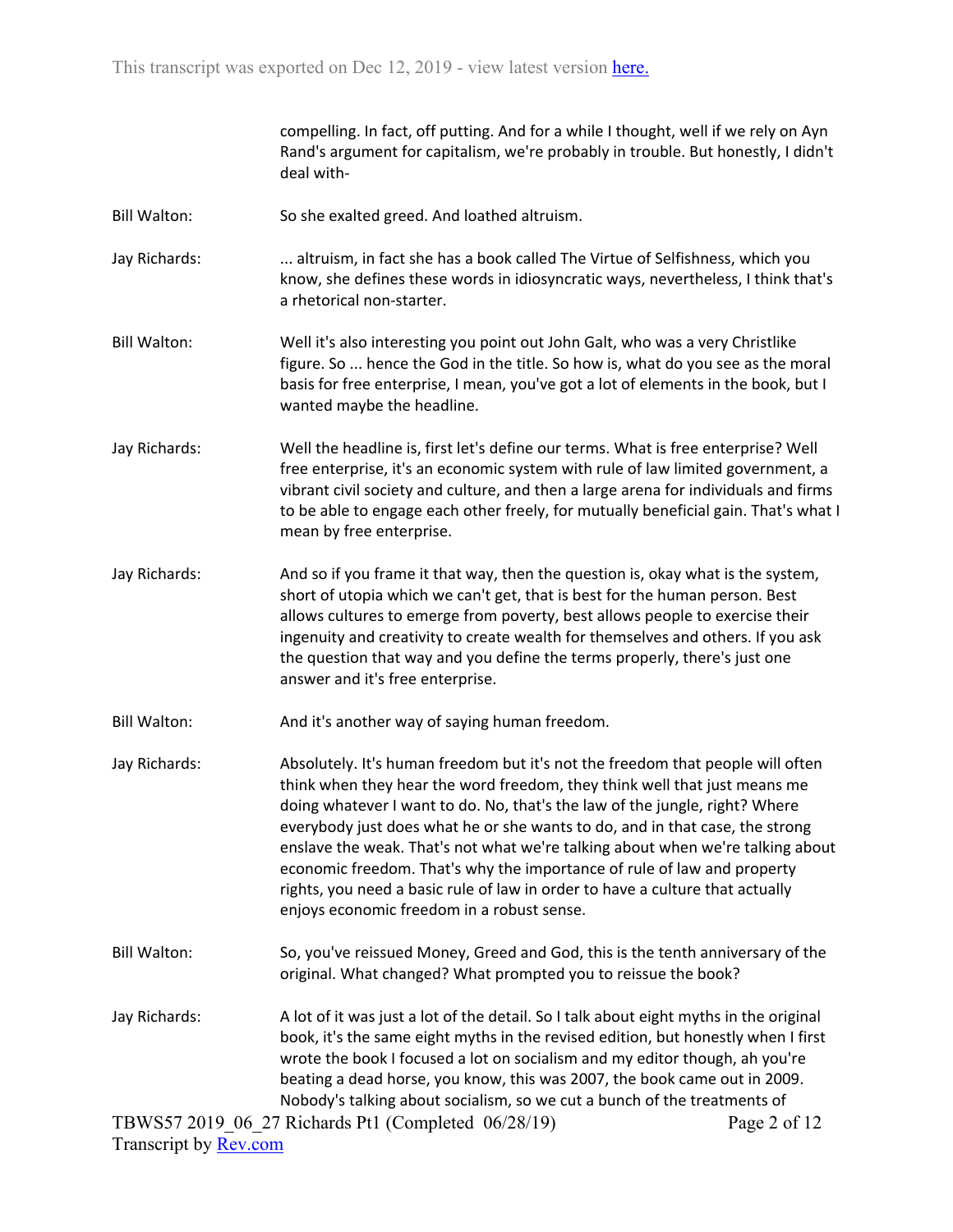socialism, and then the revision, my new editor said, actually why don't we beef up the socialism discussion because if anything, whereas before it was sort of behind the scenes, socialism is now endorsed publicly in American political debate and critiques of the market come from both the left and the right. So I felt like I needed to update it to account for that.

- Bill Walton: Well when AOC and Bernie Sanders and it seems every Democrat candidate for president talks about socialism, they don't seem to be talking about the same thing, there are different versions of it. I mean what, let's do the hard case for socialism. What is it?
- Jay Richards: Well, I say if we're going to talk about an idea, let's first look and see what the dictionary says it is, right? If you look up in Merriam-Webster what socialism is, it's, the two main things are it's a system in which the government owns the means of production, so all the productive property's owned by the government, and second, it's a system in which private property is abolished.
- Jay Richards: Now I suspect if you asked a millennial, first defined the term in that way and then asked them if they liked socialism, you wouldn't get a lot of takers. But instead I think what they're picturing is something like their imagined scenario of a Scandinavian village, a little fishing village in Norway where everybody has a Volvo in their garage and plenty of fish to eat and they're able to sing together at the morning at the library, things like that, right?
- Jay Richards: It's a mental picture that stands in for socialism, as opposed to the actual definition of the word and the actual history of the 20th century whenever socialism has been tried. So I think half the argument is just actually getting clear what we're talking about.
- Bill Walton: Well the, AOC was on TV not too long ago and she was saying, somebody said, well you don't want us to be like Venezuela or Soviet Union or Cuba, and she said no no, I have in mind nice countries like Sweden. But even Sweden, as I understand it, about 80% of the schools are privately operated, no government school system, and so, and the government ownership of most of the businesses, they don't own it.
- Jay Richards: No that's exactly right, if you just stick with the standard definition of socialism, AOC doesn't want to talk about actual socialist countries such as Venezuela but she wants to talk about countries that maybe have a large social safety net, but aren't socialist. In fact all the Scandinavian countries are always very high on the annual index of economic freedom. In fact it's easier to start a business in some Scandinavian countries than it is in the United States. And so it's only by really twisting the definitions, avoiding the actual socialist practice and preferring your own private definition, I think that this debate even gets off the ground.
- TBWS57 2019\_06\_27 Richards Pt1 (Completed 06/28/19) Bill Walton: Well don't some of the millennials just think it's mainly people being really nice to each other?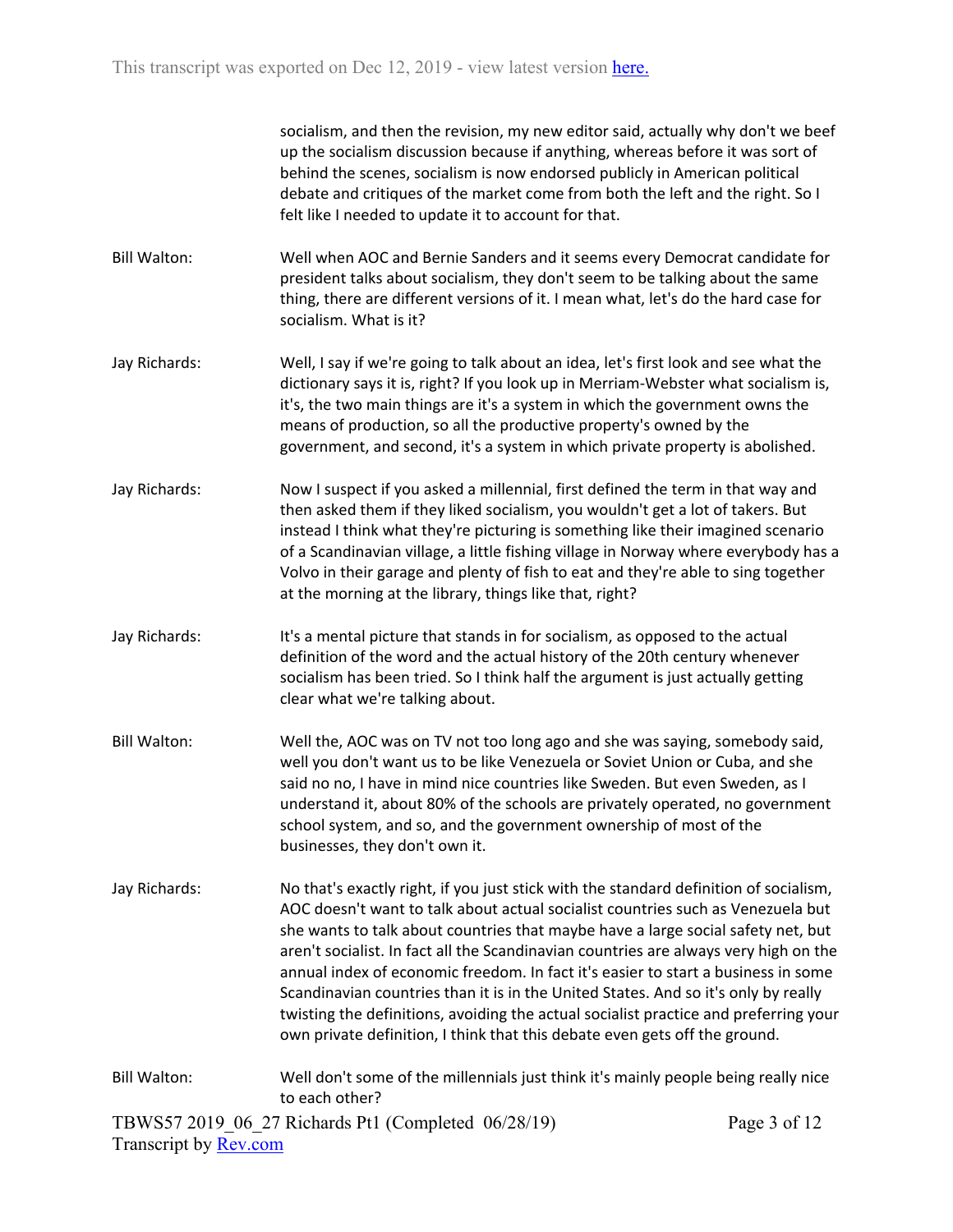| Jay Richards:       | Oh absolutely, even AOC once when she was asked what she meant by socialism<br>it was something like, well a system in which everyone is accorded a basic level<br>of dignity. Well everybody wants that. Of course, I suspect every well meaning<br>American wants us to have a system in which everyone's rights are respected,<br>that's not the question, the question is, what's the best economic arrangement<br>this side of the kingdom of God for a culture to actually be able to emerge from<br>poverty, that's I think the key moral question when it comes to economics. |
|---------------------|---------------------------------------------------------------------------------------------------------------------------------------------------------------------------------------------------------------------------------------------------------------------------------------------------------------------------------------------------------------------------------------------------------------------------------------------------------------------------------------------------------------------------------------------------------------------------------------|
| <b>Bill Walton:</b> | Well and it's not, you make the point, and it's true, we take the benefits of free<br>markets for granted. I mean we're surrounded everywhere by things that were<br>created by the free market. And I love your story about the way entrepreneurs<br>proceed and how we ended up with something everybody who owns a cat uses.                                                                                                                                                                                                                                                       |
| Jay Richards:       | Kitty litter, absolutely. It's an amazing story that I stumbled on when I was<br>working on the book, this guy named Ed Lowe that was selling Fuller's clay and<br>figured out, you know, maybe this stuff would be useful to help all these, in his<br>view these kind of crazy cat people that have cats peeing in sandboxes.                                                                                                                                                                                                                                                       |
| Jay Richards:       | It seemed like a non-starter, it ended up being an amazing innovation, it's a very<br>lowly innovation but it's now a multi billion dollar industry. This is the typical<br>thing that entrepreneurs do. They don't hoard their wealth, they put their<br>wealth at risk in pursuit of a vision which if it is fulfilled will inevitably serve<br>some human need or desire.                                                                                                                                                                                                          |
| <b>Bill Walton:</b> | We've talked about the myths around free enterprise and capitalism and the<br>kitty litter story I think really speaks to what you call the materialist myth.<br>What's the materialist myth?                                                                                                                                                                                                                                                                                                                                                                                         |
| Jay Richards:       | The materialist myth is treating wealth as if it's merely transferred rather than<br>created. I mean if you hear people say well so-and-so got more than his fair<br>share, or he took more of the pie than someone else, that implies that the total<br>amount of wealth is this fixed sum like a pot of gold or a cherry pie, when in fact<br>in vibrant economies, of course, the total amount of wealth grows over time.<br>We have this capacity to create wealth that was not there before.                                                                                     |
| Jay Richards:       | And so that suggests to me that wealth must be something more than mere<br>matter, it's more than mere physics and chemistry. It has something to do with<br>the activities of human creativity. And we know this intuitively that the iPhones.<br>Apple did not get iPhones by stealing them all from homeless people, obviously,<br>right? They participated in a process of wealth creation. That's actually a really<br>interesting fact that I think explodes the idea that the only way to get wealthy is<br>by taking wealth from someone else.                                |
| <b>Bill Walton:</b> | So the  coming back to  one of the things you quote in here is Oliver Wendell<br>Holmes says, "Think things, not words." What did he mean by that?                                                                                                                                                                                                                                                                                                                                                                                                                                    |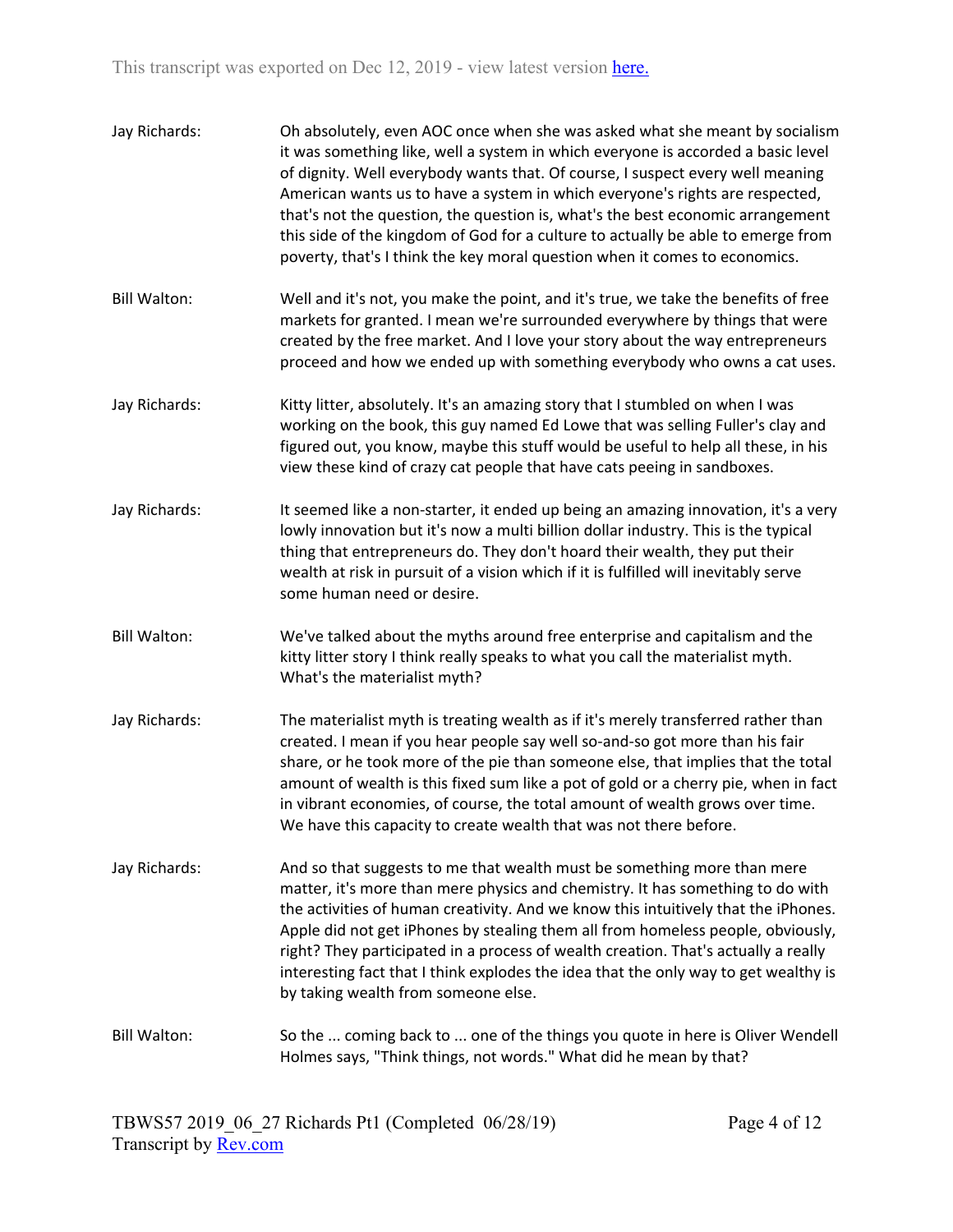| Jay Richards:       | It's perhaps my only quote that I ever used of Holmes honestly, but think things<br>not words. In other words, don't allow just these terms with all your<br>connotations, all these things you associate with it, to control the way you think.<br>Think about reality.                                                                                                                                                                          |
|---------------------|---------------------------------------------------------------------------------------------------------------------------------------------------------------------------------------------------------------------------------------------------------------------------------------------------------------------------------------------------------------------------------------------------------------------------------------------------|
| Jay Richards:       | So rather than saying I don't like capitalism or you know, I don't like free<br>enterprise, say okay well let's think about economic reality. What are the rules<br>and principles that we know from studying history and economic reality, actual<br>economic experiments that we just need to take on board.                                                                                                                                    |
| Jay Richards:       | So the relationship between supply and demand or the price function. They<br>don't care about your feelings. You want to know those things so the question is<br>always okay, well what's economically true and then if we first ask that<br>question, we think things. Economic reality rather than terms, I think we're<br>much more likely to find a solution.                                                                                 |
| <b>Bill Walton:</b> | So when we talk about an abstract word like socialism, you got to drill down and<br>say okay, what does this really mean day to day?                                                                                                                                                                                                                                                                                                              |
| Jay Richards:       | Yeah, what does it mean, what's the definition and also, when it's been applied,<br>when people claiming to be socialists have actually tried to implement it in<br>history, what has resulted. That's a relevant question, so people that advocate<br>socialism can't just simply avoid the 40 or 50 or 60 actual socialist experiments.                                                                                                         |
| <b>Bill Walton:</b> | What are some good examples of socialism tried and failed?                                                                                                                                                                                                                                                                                                                                                                                        |
| Jay Richards:       | Obviously the late Soviet Union, certainly under Lenin and Stalin was a<br>catastrophe that led to the deaths of millions of people. The communist<br>revolution in China led to probably 65 million deaths. The most recent one of<br>course is in Venezuela. People often say, well we don't believe in these violent<br>revolutions, we want democratic socialism where you get socialism with the<br>ballot box. They have that in Venezuela. |
| <b>Bill Walton:</b> | What happened in Venezuela? Venezuela's cruising along, one of the wealthiest<br>countries in the Americas, and then got new leadership, new leadership did<br>what five things that caused it to crash? What did they do?                                                                                                                                                                                                                        |
| Jay Richards:       | The big thing of course it was initially Hugo Chavez who as a kind of left wing<br>populist convinced enough voters that their system was unjust and so once he<br>got into power he started nationalizing industry, so Venezuela has a huge<br>petroleum industry, they started nationalizing that. They did the sorts of things<br>that socialists do.                                                                                          |
| <b>Bill Walton:</b> | Okay, so [inaudible 00:12:44], they nationalized petroleum. Now, okay, why is<br>that a bad thing?                                                                                                                                                                                                                                                                                                                                                |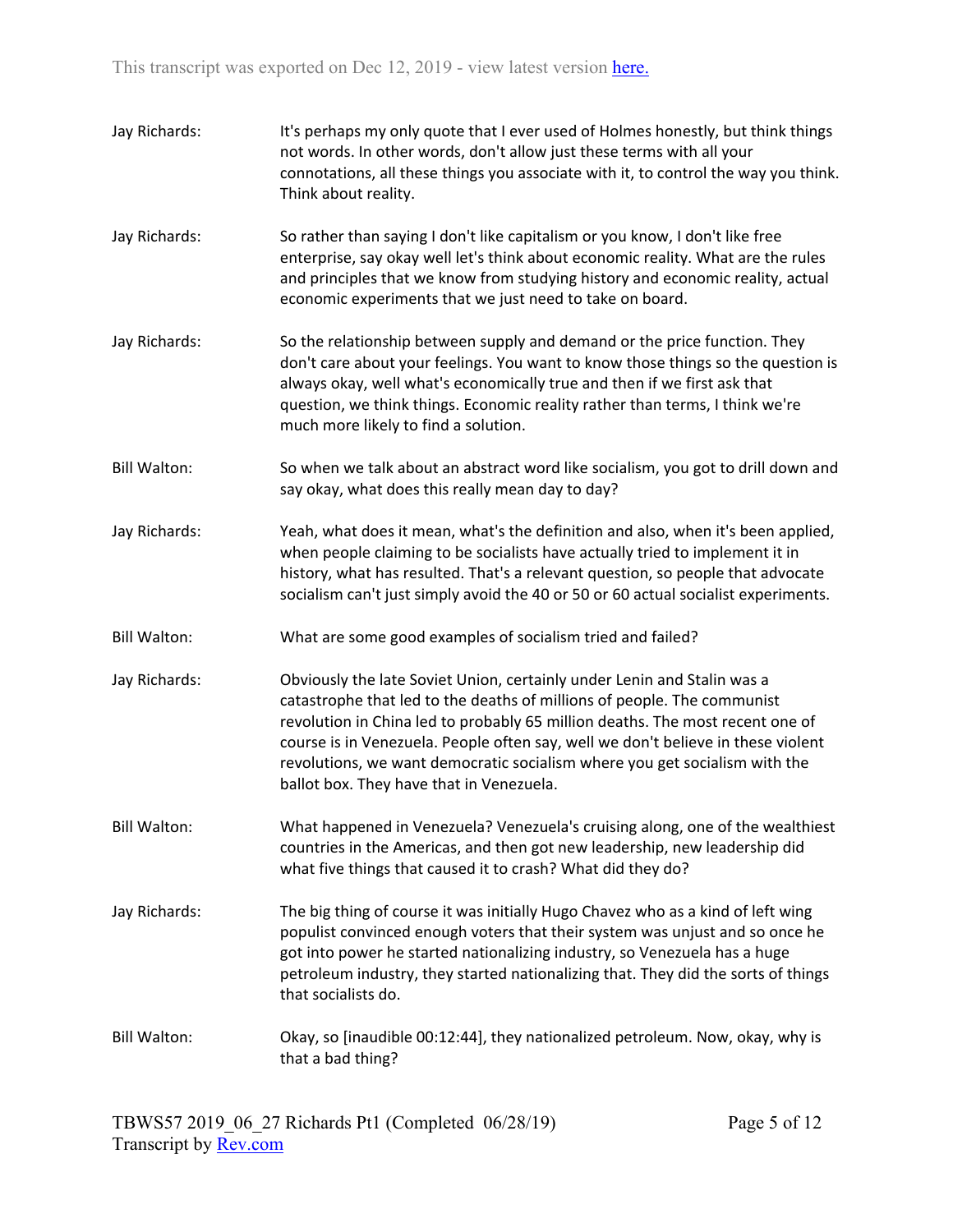| Jay Richards:       | Well that's a bad thing because if you've got a private company, it's going to<br>have to compete for customers, right? It has to compete based on global prices,<br>if customers don't like it they might go somewhere else. Well, whenever an<br>industry is nationalized, we know this again from the 20th century, it becomes<br>hugely inefficient and has a very difficult time responding to supply and<br>demand, it lacks all the basic incentives. So if you have a company that is<br>nationally owned, just think of the DMV, there's a reason you are treated<br>differently at the DMV than you are treated when you go to say, Chick fil-A or<br>MacDonald's, right? There's no competition for the DMV. |
|---------------------|-------------------------------------------------------------------------------------------------------------------------------------------------------------------------------------------------------------------------------------------------------------------------------------------------------------------------------------------------------------------------------------------------------------------------------------------------------------------------------------------------------------------------------------------------------------------------------------------------------------------------------------------------------------------------------------------------------------------------|
| <b>Bill Walton:</b> | I always get into the first class line at DMV.                                                                                                                                                                                                                                                                                                                                                                                                                                                                                                                                                                                                                                                                          |
| Jay Richards:       | Yes, exactly. I always look for that, never find it. No but I mean this is the reality,<br>in a socialist system, incentives are not to serve customers. Your incentive is to<br>curry favor with whoever the regulator or the person in power is.                                                                                                                                                                                                                                                                                                                                                                                                                                                                      |
| <b>Bill Walton:</b> | So Venezuela nationalized the oil, what else did they do?                                                                                                                                                                                                                                                                                                                                                                                                                                                                                                                                                                                                                                                               |
| Jay Richards:       | Well they messed of course with currency, so it's sort of a cluster of different<br>things. I think collectivization or nationalization of industry was the big thing,<br>massive corruption which you know, socialists aren't the only form, that's not<br>the only form of political corruption. But of course there is massive corruption<br>so you lack the rule of law.                                                                                                                                                                                                                                                                                                                                            |
| Jay Richards:       | This is what you often see in socialist countries. You have a government that's<br>extremely large but doesn't even do the basic things the government is<br>supposed to do which is to play a neutral umpire and to protect people from<br>violating the rights of others. It ceased to do that, and very quickly it's ended up<br>you know, one of the major basket cases in Latin America, and Maduro the new<br>leader has continued Chavez's policy and it's anyone's guess what exactly is<br>going to happen in the next few years. But as long as they maintain these<br>policies, they're certainly not going to get out of the mess they're in.                                                               |
| <b>Bill Walton:</b> | Well that brings us back to the United States, what's nationalized healthcare?                                                                                                                                                                                                                                                                                                                                                                                                                                                                                                                                                                                                                                          |
| Jay Richards:       | Yeah, I mean this is the argument that essentially remember we were told<br>before, we had this private free enterprise healthcare system prior to 2008 that<br>needed to be reformed. In fact, we didn't. We had a kind of semi-socialist<br>system already in which we had what economists call a third party payer in<br>which the customer, that is the patient and the doctor, the provider.                                                                                                                                                                                                                                                                                                                       |
| Jay Richards:       | You don't actually know is a medical customer, but what the price of your goods<br>is, so the thing we actually needed is to increase the supply and increase<br>competition and healthcare would have increased the quality and brought the<br>price down. Instead we centralized it partially under Obamacare and people are<br>saying, well let's go ahead and totally centralize it. I mean this is absolutely crazy                                                                                                                                                                                                                                                                                                |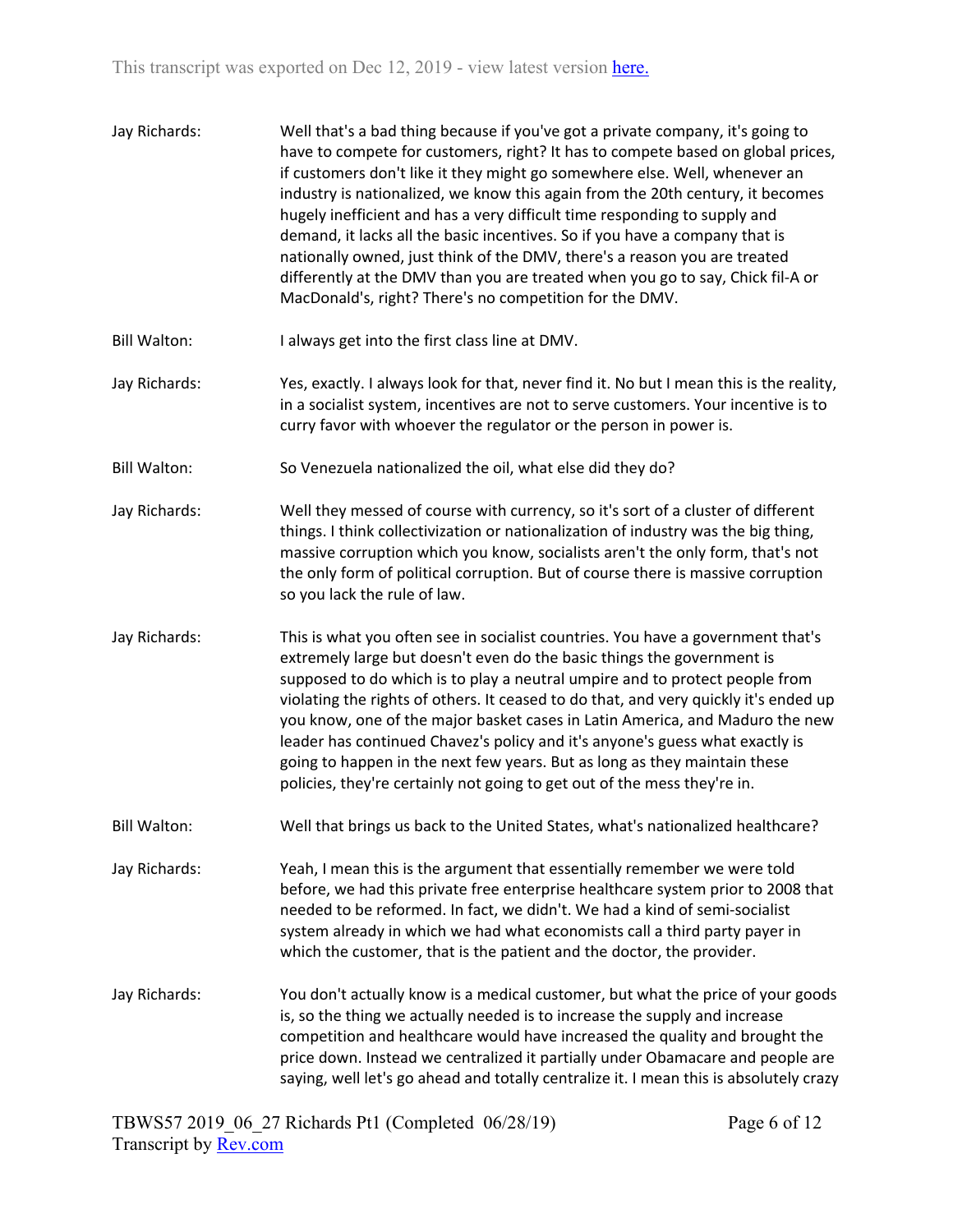and if you want to know what happened, just look at the three market segments in which government has been most involved.

- Jay Richards: So you've got higher education which would be college. Healthcare, right? And banking, especially mortgage banking. These are the three places in our economy that generally tend to be messes and they're the three places where the federal government has had the most intimate involvement, unlike say, the internet and tech innovation in which you know, value goes up year on year.
- Bill Walton: I make this point repeatedly. When we talk about all these institutions and industries, we're not talking specifically, they're not filled with bad people. They're filled with decent people, most of them, and they're trying to do the right thing as they see it, most of them. But institutionally you can't sit in Washington and decide what student loan programs are going to be, or what mortgage program ought to be. You need to be close to the action. Could you amplify?
- Jay Richards: Yeah that's exactly right, I mean there's this sort of bias that people working in business [inaudible] were sort of venal and selfish motives whereas presumably government regulators act only for sort of altruistic motives. Of course, real human psychology and motives are complicated, but the truth of the matter is we always hear about the five or six bad actors in business. We don't hear about the tens of thousands of private companies and public companies that are serving their customers and actually creating value.
- Jay Richards: But almost everything around us, Bill, it's been created by either a current or a past business. Everything we wear, every car we drive, every building we occupy, every house we live in. Those things are produced by businesses, and so this idea that those are the primary sources of evil in our country, I think we need to challenge that, we need to make people aware of the fact that first of all, human beings are sinful in any enterprise, so there are coaches and there are priests and there are schoolteachers that are selfish, but there's nothing uniquely selfish about business or about free enterprise.
- Bill Walton: Well the way I think about it is you take two people, two kids, that both go to Penn State, one of them goes to work for I don't know, pick a big company, Microsoft. And the other one goes to work for the Department of Health and Human Services. And then, but they've had the same education, they come from the same neighborhoods, they have the same socioeconomic background, go to the same churches or not.
- Bill Walton: And all of a sudden you fast forward 15 years later, one of them's the executive at Microsoft, the other one's a regulator at well I don't know, let's say the FCC. And one is presumed to have only good intentions, that's the regulator. And the Microsoft executive is presumed to have not good intentions.

TBWS57 2019\_06\_27 Richards Pt1 (Completed 06/28/19) Transcript by [Rev.com](https://www.rev.com/) Jay Richards: Only bad intentions, yeah.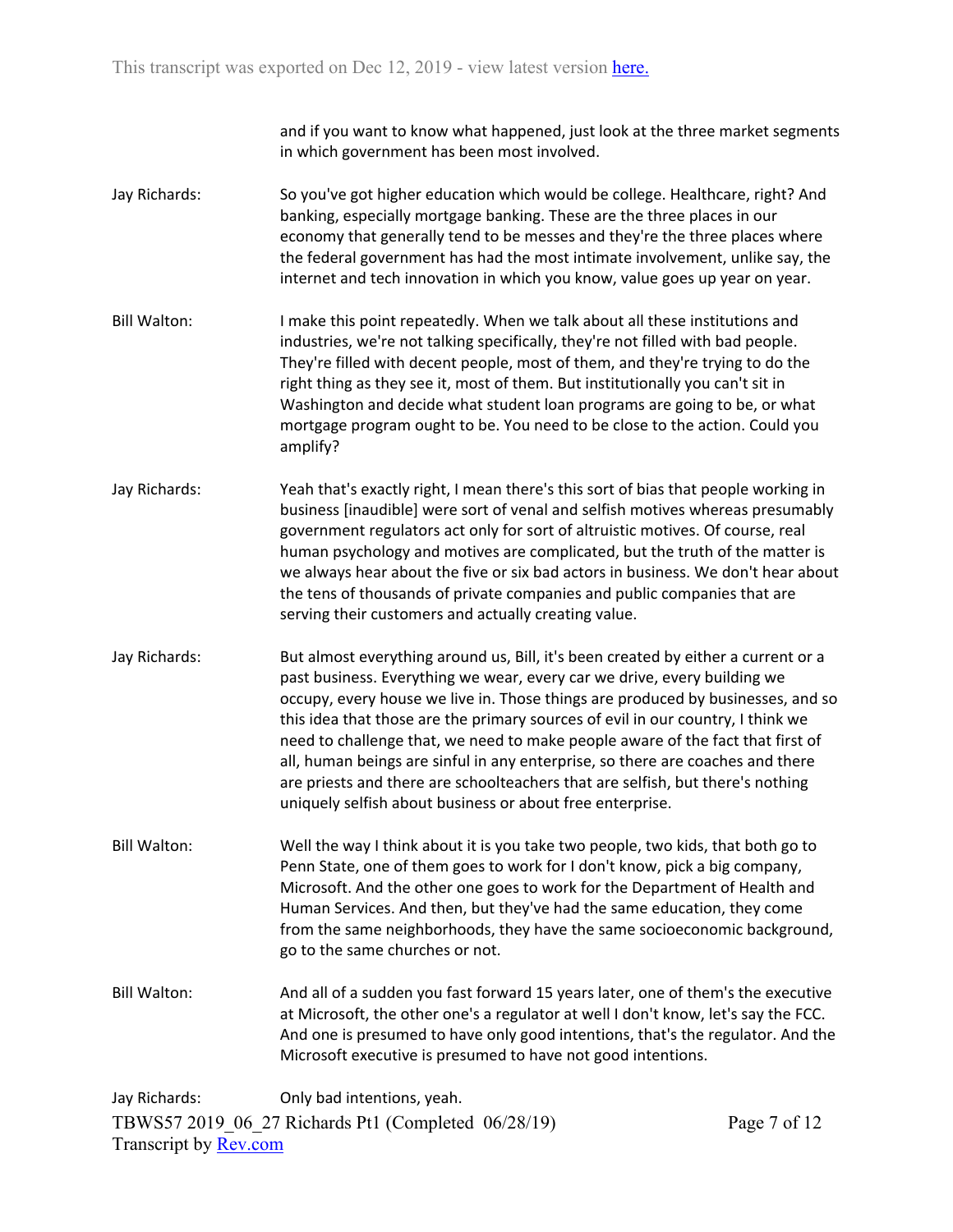| <b>Bill Walton:</b> | Break that down.                                                                                                                                                                                                                                                                                                                                                                                                                                                                                                                                    |
|---------------------|-----------------------------------------------------------------------------------------------------------------------------------------------------------------------------------------------------------------------------------------------------------------------------------------------------------------------------------------------------------------------------------------------------------------------------------------------------------------------------------------------------------------------------------------------------|
| Jay Richards:       | I mean this is crazy because if you actually think, how do businesses in a law<br>abiding country, right. So I'm not talking about Haiti, I'm talking about the<br>United States or one of these beloved Scandinavian countries.                                                                                                                                                                                                                                                                                                                    |
| <b>Bill Walton:</b> | Yeah I don't want to talk about them.                                                                                                                                                                                                                                                                                                                                                                                                                                                                                                               |
| Jay Richards:       | Right? How do businesses generally succeed? Do they do it by ripping off their<br>customers, by defrauding the public? No, generally they succeed by bringing<br>prices down, providing goods and services in a better and more affordable way<br>than their competitors.                                                                                                                                                                                                                                                                           |
| Jay Richards:       | So yes they're competing against competitors, but they're also competing for<br>your business. That requires that businesses that are going to succeed have to<br>be other directed. In other words, yeah maybe they're interested in the bottom<br>line, it doesn't mean that's not one of the motives. But they have to be focusing<br>on the needs of customers.                                                                                                                                                                                 |
| Jay Richards:       | And so this is why George Gilder has often said and said for decades that<br>enterprise, free enterprise is ultimately altruistic. Altruistic in the sense that<br>altruism is about acting for the benefit of the other, that's the normal way that a<br>business succeeds in this country.                                                                                                                                                                                                                                                        |
| <b>Bill Walton:</b> | Well just in preparation for the show and a couple of other shows, I always like<br>to curl up with my copy of Karl Marx's Selected Writings, and the-                                                                                                                                                                                                                                                                                                                                                                                              |
| Jay Richards:       | Well dog-eared, I see, yeah.                                                                                                                                                                                                                                                                                                                                                                                                                                                                                                                        |
| <b>Bill Walton:</b> | well, The Communist Manifesto I've read pretty carefully, just because it's so<br>really, what a work of fiction. Turns out that Karl Marx had never been in a<br>factory, had never met a laborer, had never really been involved in any kind of<br>private enterprise, he was an intellectual, wrote the book sitting in the British<br>library, and he based a lot of it on reports from problems in factories that had<br>been put together by agencies, I don't know what people were doing in England<br>in 1840 or 1850 when he was writing. |
| <b>Bill Walton:</b> | But it turns out that all the stuff that he claimed as terrible practices, 10, 20<br>years on, those industries, those factories, had fixed all the problems because<br>they couldn't afford to have anybody working in those conditions, they wouldn't<br>attract employees, their customers wouldn't like buying from somebody that<br>was producing stuff in a bad factory, so the industry self regulated.                                                                                                                                      |
| Jay Richards:       | Absolutely, I mean we have to always remember that in a competitive<br>environment, there's competition for labor, so it's not like okay, there was just<br>one factory and everyone had to work in that one factory, and as the country                                                                                                                                                                                                                                                                                                            |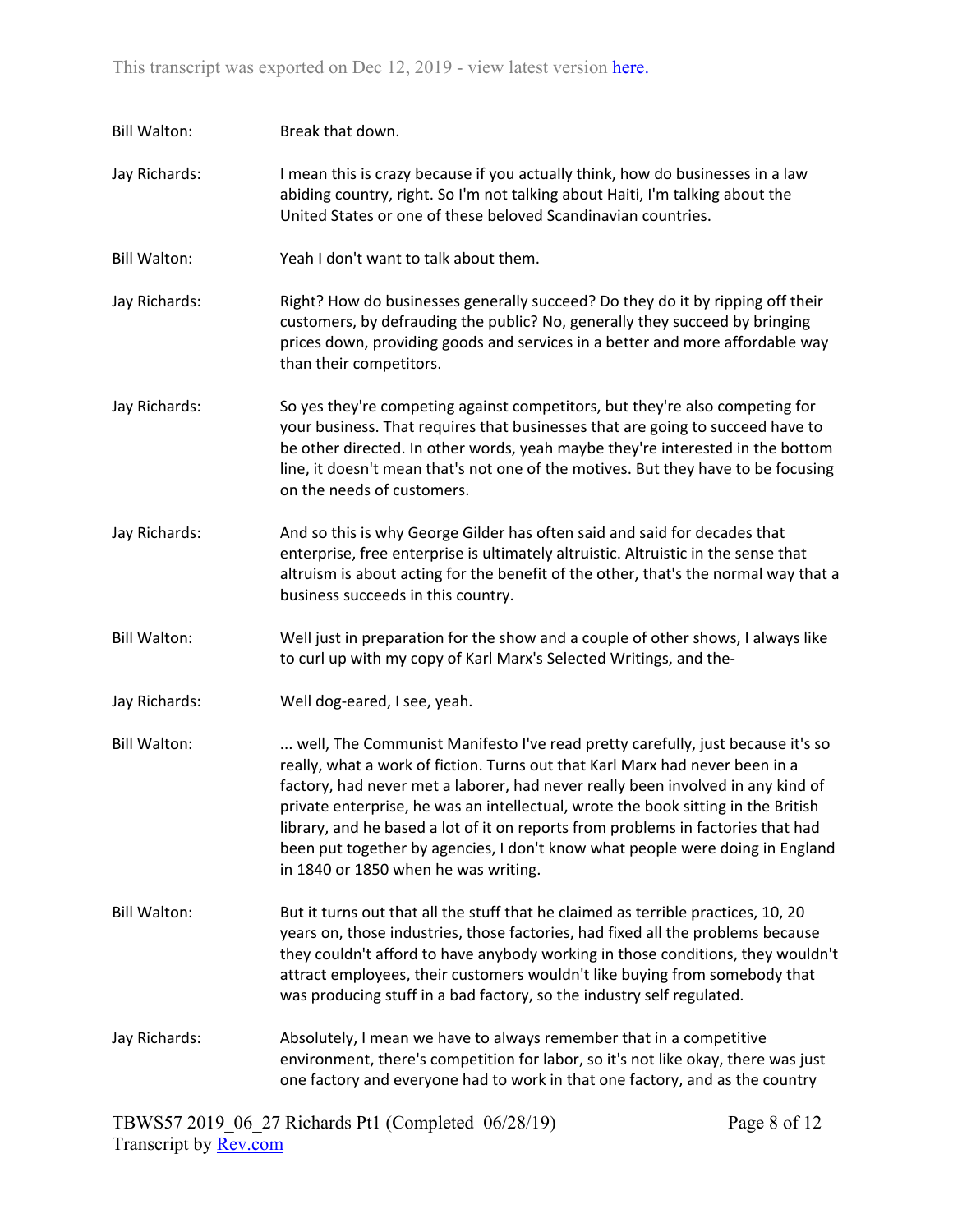got more prosperous, in this case England there was even more competition for labor.

- Jay Richards: Bill, what I think that was the most telling prediction of Marx in the Communist Manifesto is he claimed that the wages of workers should go down under what he called capitalism and in fact, factories just a few miles away from where he was writing that at the time, wages were going up rather than down. So in other words, economic realities said exactly the opposite of what his theory said.
- Bill Walton: We've got a lot to cover and we've got a short time to cover it, but I did want to cover something in a book that you wrote called The Human Advantage. And that really gets to this question, England got more prosperous, they paid higher wages in the factories, but then these higher wages caused businesses even back then to begin to automate, machines replaced people, horses were replaced by other things, but people generally were pushed out of old jobs and somehow they found new jobs.
- Bill Walton: Let's fast forward to now, there's a lot of issues about what's going to happen when computers take over the world and there's going to be no jobs left for everybody else.
- Jay Richards: That's the prediction is that sometime in the next 20 years, about 50% of all jobs are going to get automated and disappeared by either robots or really advanced smart computers. This kind of argument, Bill, this basic claim has been made for hundreds of years, it's just it has a kind of high tech twist to it. If that were true, if new technology permanently created unemployed people, all of human history would be a long depressing story of increasing unemployment.
- Jay Richards: But of course, that's not what happens. What happens is that yeah, some old ways that we do things become obsolete and we find more efficient ways of doing it, but that opens us up to new and very often much better things and new jobs that we need to do.
- Jay Richards: Now I'm not saying there's not going to be a problem, I do think that automation is going to lead to disruption, but the problem is not permanent technological unemployment, it's okay what do we do to help people transition during that disruption so that they find new and better, more productive things to do.
- Bill Walton: Well it's also true though that there's many people that are not going to be able to make that transition. If you've been working in a factory and you're now expected to go be a healthcare worker, you may not have the skills, but I think we are saying that from generation to generation, we're wildly adaptable. And people are training to go into these new occupations which didn't exist before.
- TBWS57 2019\_06\_27 Richards Pt1 (Completed 06/28/19) Transcript by [Rev.com](https://www.rev.com/) Page 9 of 12 Jay Richards: No that's right and I actually think if anything we're more adaptable now, if you think of someone at the time of the American founding, right, in 1776, they lose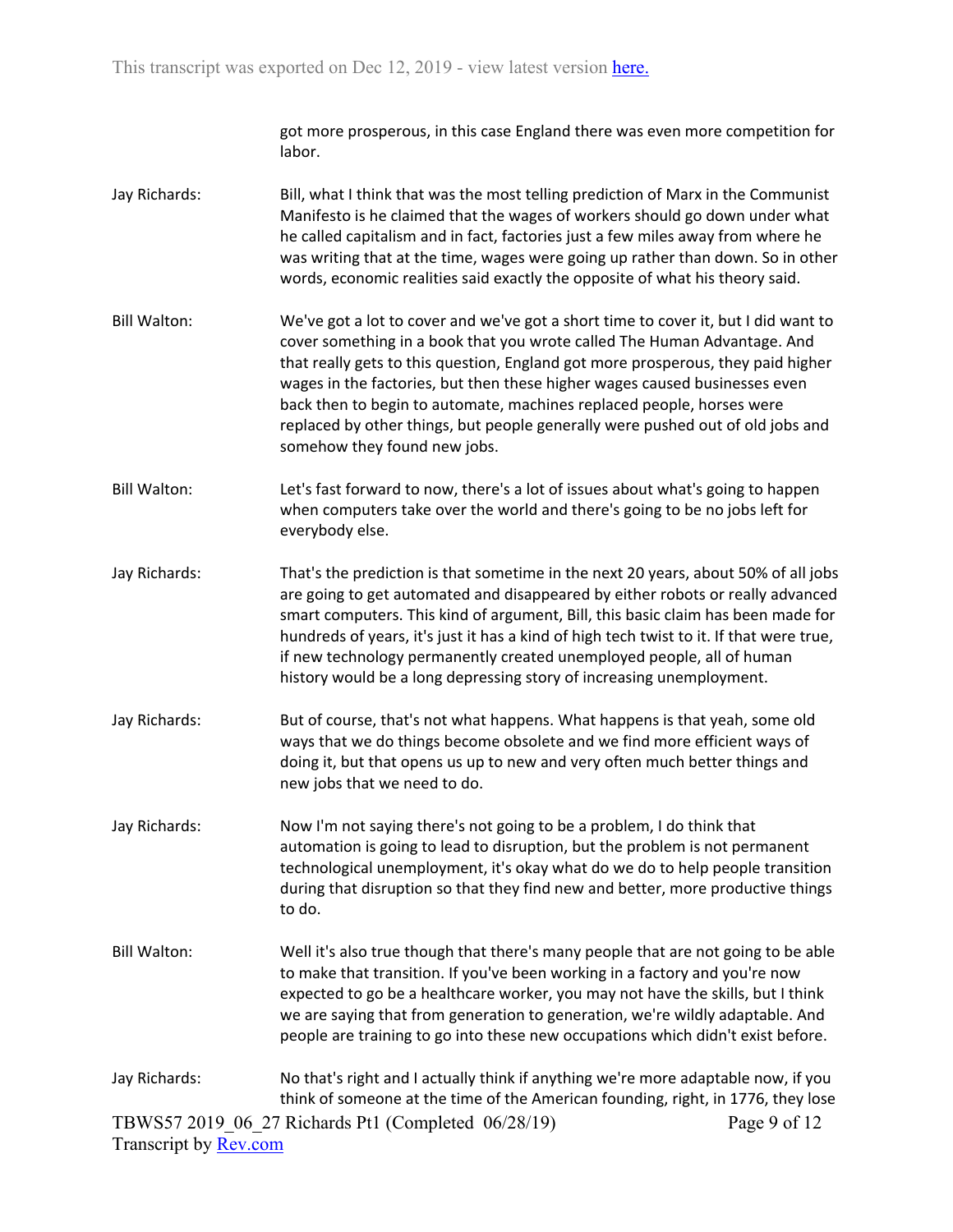their family farm. They probably had literally nothing that they could do as a live alternative.

- Jay Richards: Most people in the United States actually do have alternatives. Now it might be that if you're a long haul trucker, you're not going to be a healthcare worker, but it might be, and could be quite likely that with a little training you could do a skilled trade job for which there's millions of skilled trade jobs that remain unfilled because of simply lack of work.
- Jay Richards: And so that's the kind of transition I would see. Everybody's not going to become a computer engineer, but we don't want everyone to become a computer engineer. There's going to be all sorts of so called white collar and mental work. There's also going to be a lot of physical work left to do.
- Bill Walton: Well and also, I think it's true, we're graduating about twice as many kids as we need from college.
- Jay Richards: Well that's exactly right. We're preferring college.
- Bill Walton: There're tens of millions of jobs that are going, they're open.
- Jay Richards: They're going unfilled because we have for decades preferred college education over-
- Bill Walton: There's a kind of elitism that we got, yeah.
- Jay Richards: ... that somehow that's inappropriate to human dignity to say, be an electrician or a painter or a landscaper. I think that's a serious mistake and I'm glad to see that some policymakers are starting to realize that.
- Bill Walton: So, in the few moments we have, one thing I wanted to go back to in your book was the greed myth. Believing that the essence of free enterprise is greed.
- Jay Richards: That's the key myth that I think sort of stumps everyone, the question's not whether there are greedy people, look I'm a Christian, I think that the human race is fallen, gather two or three people and there's going to be some greed in the mix. The question is whether free enterprise as a system is based on greed. That's absolutely untrue.
- Jay Richards: If anything and this has been argued since Adam Smith first argued it, what free enterprise system does is it channels both people's ingenuity and their creativity into socially beneficial outcomes and it has the capacity even to channel our greed and our selfishness into beneficial outcomes.
- Jay Richards: So the butcher, the brewer, the baker for instance, even if he or she is selfish, in order to make a profit, the best thing he can do is actually provide something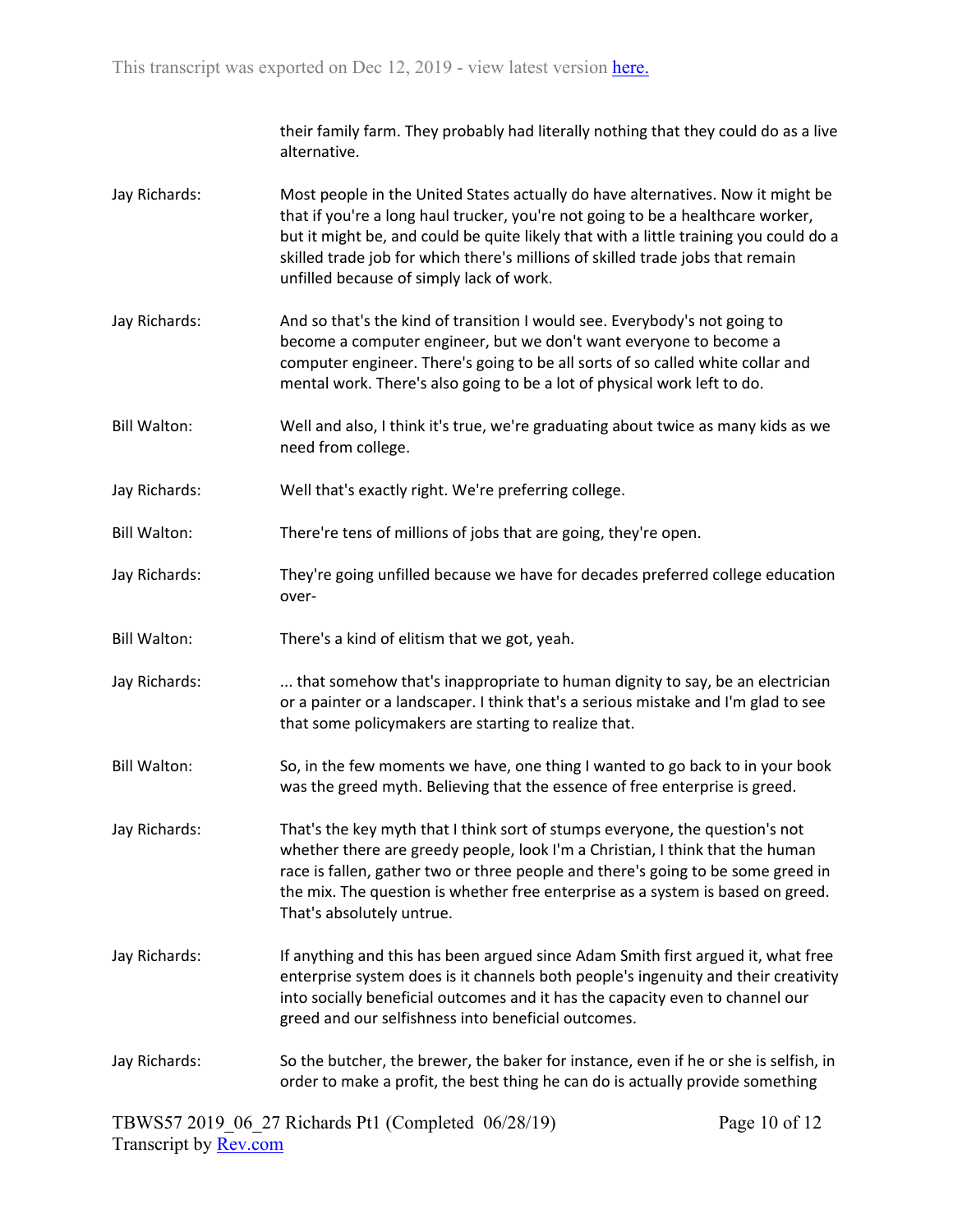that people will freely buy. So markets, while they can channel greed, are absolutely not based on greed.

- Bill Walton: Well and you also make the point that people can have impure motives but if they want their businesses to succeed, doesn't matter what their motives are, it matters whether they've created something the marketplace wants.
- Jay Richards: That's exactly right.
- Bill Walton: And you point out the guys from, that founded Home Depot, didn't exactly do it as, not as angels, maybe as fallen angels.
- Jay Richards: Yeah, they wanted revenge over their former employer.
- Bill Walton: So how's that story?
- Jay Richards: Yeah, I mean they worked for Handy Dan, they essentially got fired, and got together and said okay, let's make a better competitor. But to make a better competitor, they didn't blow up Handy Dan, what they did is they created a company that was a heck of a lot better and now most people don't even remember Handy Dan. That's the market.
- Bill Walton: The, explain, you quoted Adam Smith just a minute ago, and he came up with something and I'm not sure I completely understand which is the invisible hand of the market, which is if people acting like Bernie and like Arthur Blank get, and creating Home Depot, and there're all sorts of other people like that building their own businesses and they've got some buyers, somehow this self organizes in a way that he called the invisible hand.
- Jay Richards: That's right. The idea is that this just happens under any circumstances, just get a bunch of people together and you're going to get an amazing well distributed market, but rather in what he called the natural system of liberty in which we have the rule of law and private property rights, all those things are in place.
- Jay Richards: Then what happens is that people just pursuing their sort of ordinary interests, right, like well I need to make some money to pay for my daughter's braces, will participate in a system that creates wealth for everyone overall so that you have a system that is ordered and structured and looked designed but isn't designed intentionally by any one person.
- Bill Walton: The book we're talking about that Jay has written is called Money, Greed and God and it's one of the best books I've come across in explaining how markets work, why they're moral, why they're good for people. Jay in this closing minute or two, do you want to describe for us again why, what your essential theme is in this?